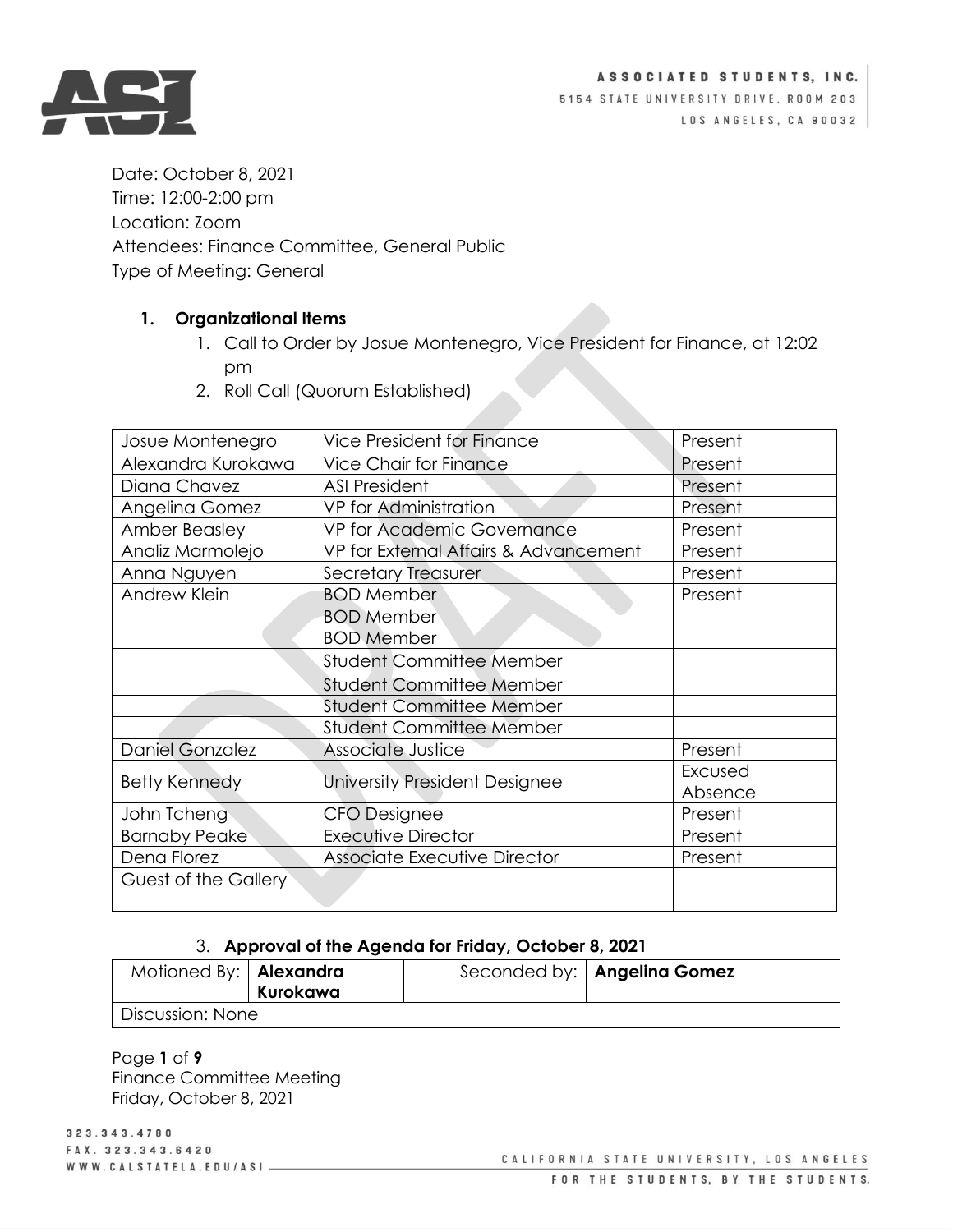

| All in Favor | ∩פא∩ו | ained:<br>ΑI<br><b>SIC</b><br>ں س | <b>Motion:</b><br>: Census |
|--------------|-------|-----------------------------------|----------------------------|
|              |       |                                   |                            |

# 4. **Approval of the Minutes for Friday, September 17, 2021**

|                  | Motioned By:   Amber Beasley |           | Seconded by:   Angelina Gomez |                          |  |
|------------------|------------------------------|-----------|-------------------------------|--------------------------|--|
| Discussion: None |                              |           |                               |                          |  |
| All in Favor     | Opposed                      | Abstained |                               | <b>Motion: Consensus</b> |  |

**2. Public Comment** – Public Comment is intended as a time for any member of the public to address the committee on any issues affecting ASI and/or Cal State LA 1. Any public comments - NONE

### **3. Informational Items**

**A. Policy 201 – Finance Codes of Procedures** – The committee will review and suggested edits to the Finance Codes of Procedures.

#### **Dena to review policies (detailed below):**

- 1. Posted on the finance meeting webpage (for students to review policies).
- 2. Current Project: Trying to make policies more unilateral and consistent.
- 3. Dena will be working with Josue Montenegro and Barnaby Peake

1. Codes of Procedure

- a. Aesthetic and formatting changes (Example: V.C.F., reformatted to VCF) Finance committee is the recommending body to the BOD
- b. Establish Quorum consistently throughout all Cal State LA policies (Shall be defined as 50% + 1, of the seated voting membership)
	- a. This committee should have at least 13 14 people on it (Dena encourages the Chair & Vice Chair to recruit students at large to sit on this committee to see where student fees are going)
	- b. Seated membership means people who have been appointed or elected and are supposed to be on this committee.
- c. ASI VP for finance should review budget modifications on a quarterly basis with committee to reflect spending transactions within ASI.

Page **2** of **9** Finance Committee Meeting Friday, October 8, 2021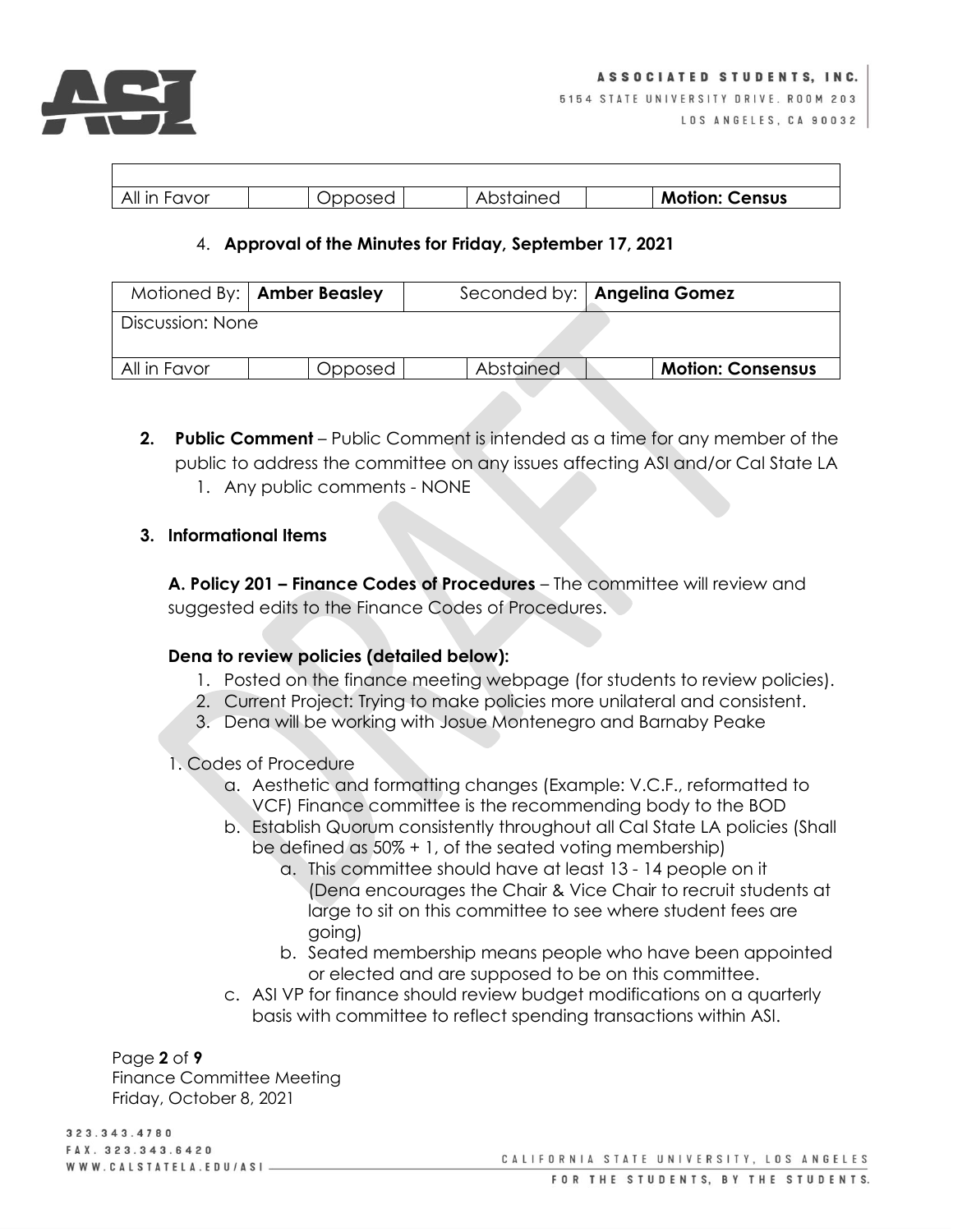

- a. ASI budget reviewed 3x a year you get your initial budget and that is reviewed at the 3/9, 6/6, & 9/3. (Therefore, its quarterly).
- d. Submitting minutes to BOD might possibly be redundant going to speak with Barnaby about this further.
- e. This update will come back to the Finance committee at the regular scheduled Finance meeting on October 15<sup>th</sup> (next Friday), for action then it will go to Bylaws, once Bylaws looks at it, then it will go to BOD, once BOD gives it the blessing, then we have an updated Codes of Procedure.

# **4. Discussion**

**A. 3 & 9 Budget – The committee will review the first draft of the 3 & 9 Budget.**

Online you can find all the resources and documents. Under meeting agenda, and highlighted. You can open link to review this document.

\*[Keep in mind next week you are voting to approve this budget.]

# **Dena to review:**

- 1. Statement of Activities Fee
	- a. 3 and 9, fee reconciliation (where do these figures come from)?
	- b. If you all remember from our audited financial statements, (linked on meeting webpage) the Statement of Activities from the audit, it shows our year end Net Assets were \$2,370,857.00 (from June 2021 audit report)
	- c. Less Liability Credit (Subtract Pension charges) (\$64,227.00)
	- d. To arrive at a final total of \$2,306,630.00
	- e. When we did the 21-22 budget (back in May 2021) charges were expected to be \$1.4 million. How does that \$1.4 mill break down?
- 2. Revenue
	- f. We restructured the budget (Barnaby); easier and more transparent.
	- g. We had a 3% reserve of \$46,000 that also got subtracted out.

[This was the added revenue from rollover. (Why is this number is so large)? Maybe you'll have \$75,000-\$100,000. This is due to staff being

Page **3** of **9**

Finance Committee Meeting Friday, October 8, 2021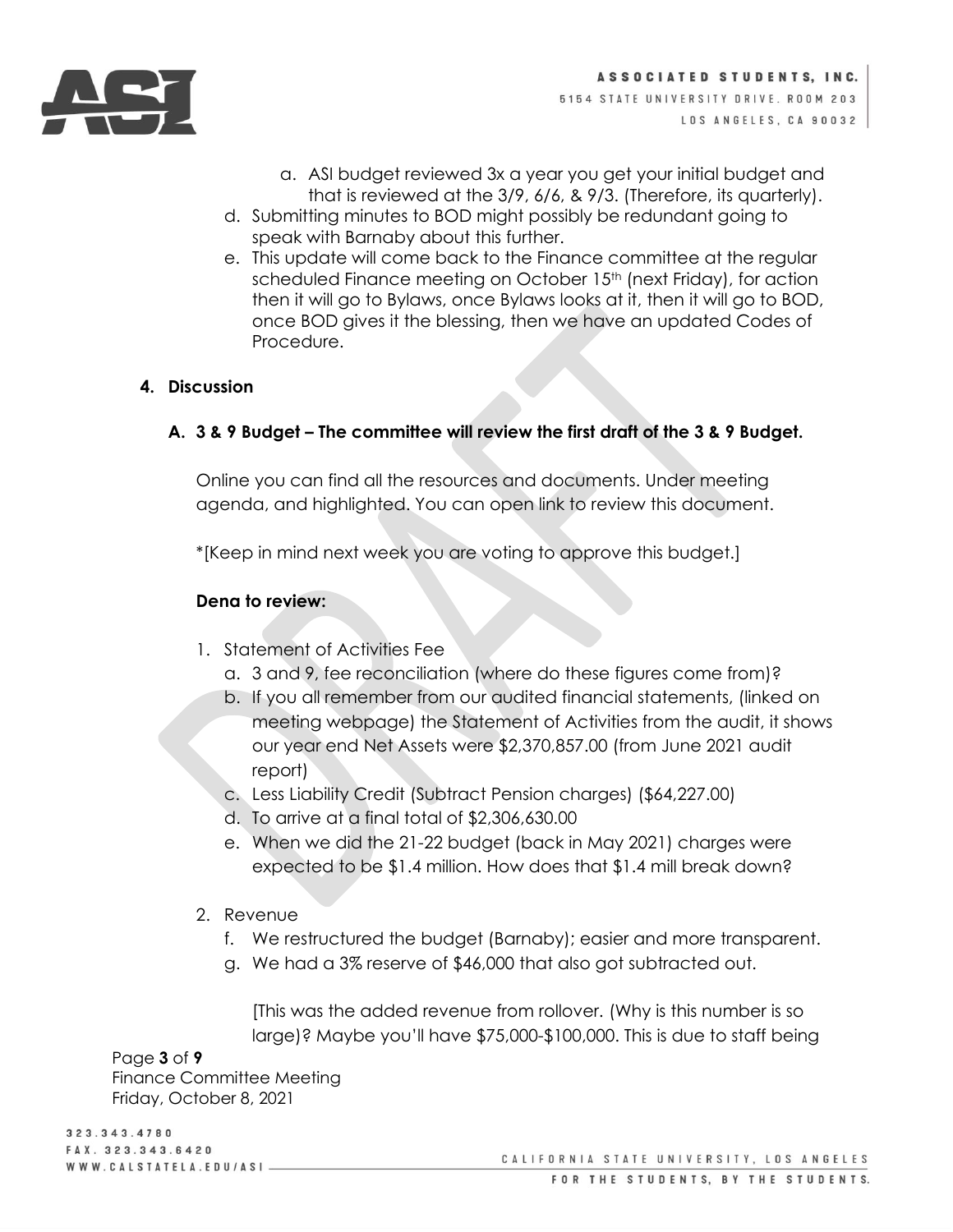

ASSOCIATED STUDENTS, INC. 5154 STATE UNIVERSITY DRIVE. ROOM 203 LOS ANGELES, CA 90032

remote and student vacancies. Not having on campus events (what ASI is known for) and no travel. Those were significant hits to the budget that we did not end up using those expenditures. Used \$150,000 twice to allocate for emergency student funds. We tried to stay active in helping students remotely.]

- h. Our base revenue is collected through student fees. That is where we get our projected current year. (Investment in LAIF and Trailer System) Due to set our budget for the 22-23 year. Dena crossing fingers we get \$2000 interest from Trailer System (currently at \$1,000.00)
- i. Lockers in the student union and library. Hoping if we get all the lockers done and hoping we can get \$2000 in locker revenue for spring.
- j. We have contracted with a  $3<sup>rd</sup>$  party vendor and so we are still offering the service of ticket sales for movies and amusement parks. We have a large inventory of movie tickets. They cannot be returned and so we are doing our very best to see those tickets and get the revenue.
- k. Allocate \$511,816 reserve means we are taking 10% of budget and reserve from unallocated budget and funding.
- l. Total revenue \$2,104,604.00
- 3. Personnel (Salaries, Staff, and Wages)
	- a. Not fully staffed yet, then we will look at the numbers more closely.
	- b. We currently have 4 full-time staff including our newest full-time addition Amanda Maldonado. Hoping to be at 5 mid-November.
	- c. Staff development: To make sure students are ready for real life.
		- I. Circle of change student staff development conference.
		- II. Adobe Max depending on cost for Gus's staff.
		- III. If there is a staff development that Amanda wants to hold such as a training workshop for her staff, there is money allocate for her.
	- d. Increase in travel.

[When we did the 21-22 budget, we tried to produce a zero-based budget so some areas we have to cut form the end of the audit so for some areas there is a rollover, and we can be in more tune with what

Page **4** of **9** Finance Committee Meeting Friday, October 8, 2021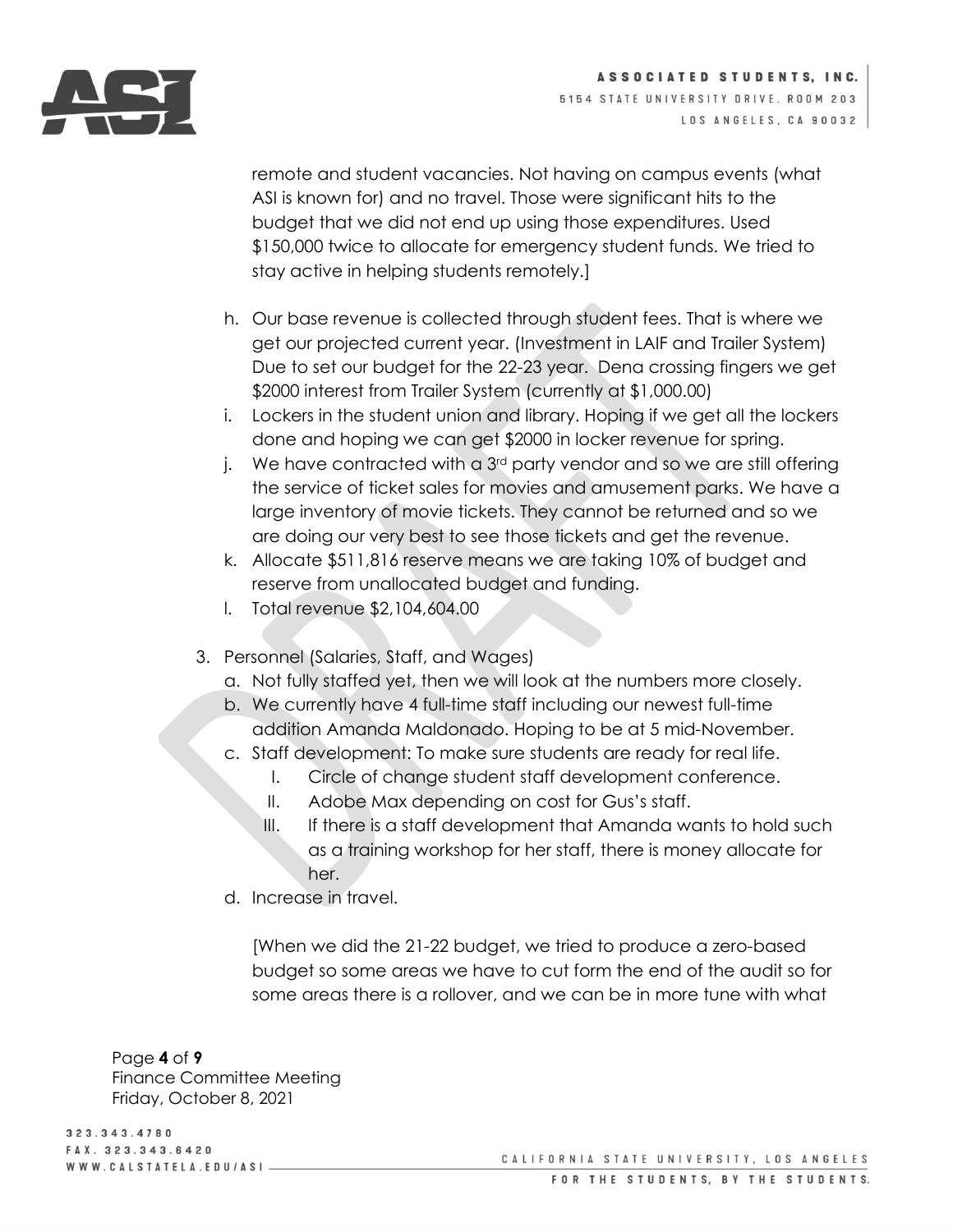

ASSOCIATED STUDENTS, INC. 5154 STATE UNIVERSITY DRIVE. ROOM 203 LOS ANGELES, CA 90032

the rollover will be. Estimated at \$167,000 (on 21-22 budget) and disappears from 3&9 since we have the actual budget.]

- I. Staff travel: ASI will attend AOA conference; (Dena, Barnaby, & Amanda).
- II. NASPA (depends on how they want to go)
- e. Individual membership dues: \$250 opportunity that we give to staff for memberships fees paid supports ASI.
- f. Employment & recruitment: Life scanned \$190 full-time staff all life scanned when they bring in Program Coordinator, they will be life scanned.
- g. Make sure we are in compliance with updated personnel policies.
- h. ASI payroll ran through USU. We pay a fee for them to run our payroll. This figure would be so much higher if we contracted with ADP.
- 4. Corporate Costs (Went through line items):
	- a. 21-22 budget, former administration approved and then you'll see the proposed 3 & 9 budget. This is the one we are presenting now.
	- b. Last column: what has ASI spent to date?
	- c. We have to upgrade 13 computers (Finance Committee previously approved expense) ITC approval estimated at \$17,000 for full-time staff computers.
		- I. Graphics and marketing team all have Macs.
		- II. All executives will get new computers.
		- III. All computers that belong to IT will be returned to them. We did a "swap" that's how we have the computers now.
	- d. Bank (Wells Fargo) charges monthly service fee.
	- e. Operating expenses shows a credit because they returned something.
	- f. University chargebacks (monthly bill)
	- g. Office supplies- none to date
	- h. They have an iPhone 10 and ASI wants to upgrade to an iPhone 13 during the 6&6 (Expected credit for existing phone).
	- i. AOA dues \$1,043.00 (We paid \$550 annually for this)
	- j. NACAS Is divided between the USU, ASI, and UAS.
		- I. The fee is \$1,330 annually.

Page **5** of **9** Finance Committee Meeting Friday, October 8, 2021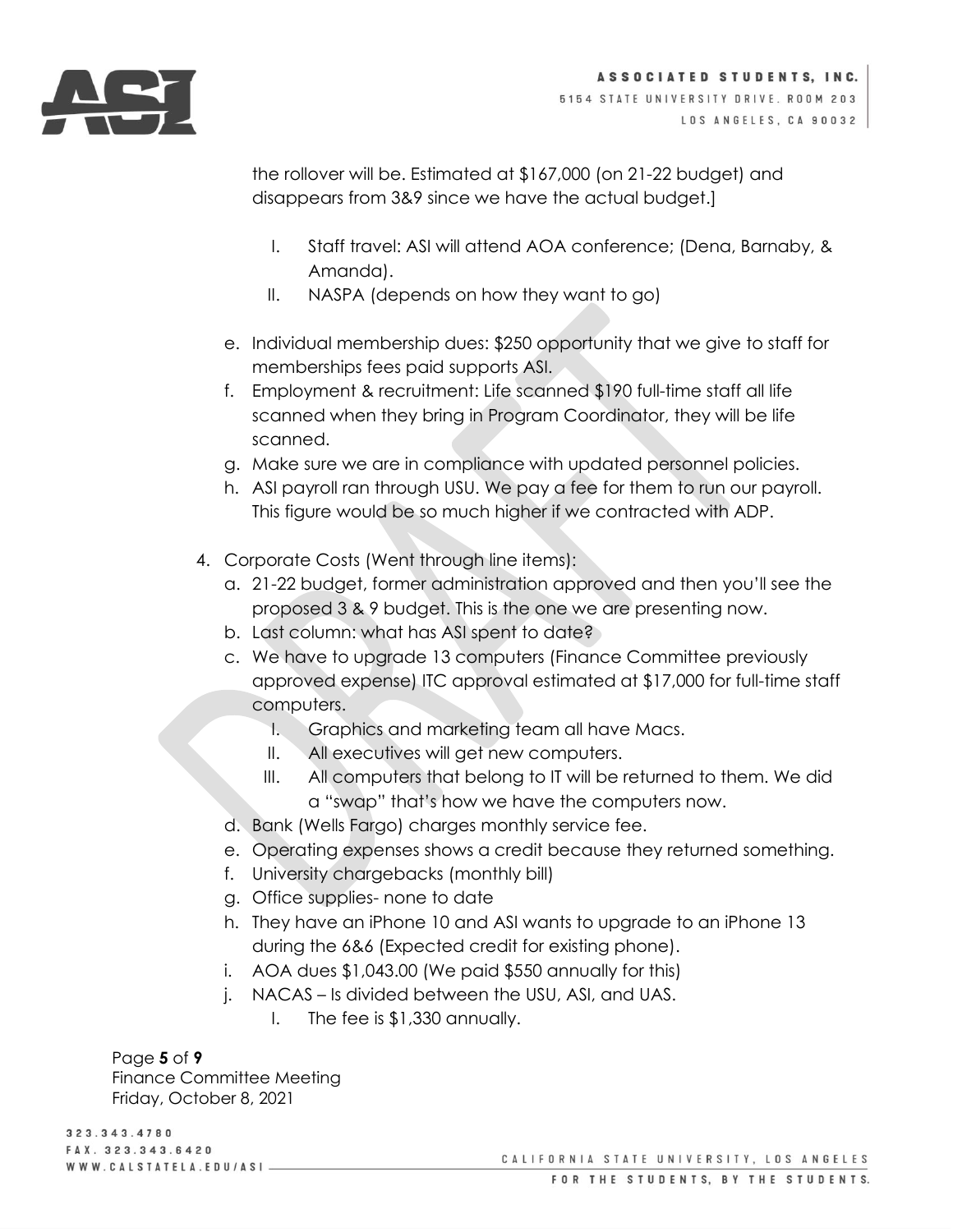

- II. We divide that between all the auxiliaries \$443 each
- III. The entire campus has access to anything NACAS has
- k. Progressive Business Compliance for progressive business posters (labor rights, etc.) in visible spaces. Automatically sends updated signage.
- l. What marketing and graphics team uses (Shutterstock, Dropbox, etc.) Anything to do with the normal course of operations.
- m. We have an Accounting service MOU (Controllers handle financials; Payables, Receivables, send out bills on our behalf) contracted amount for this \$59,287.00
- n. Auditing services and contractual. (CohnReznik)

Dena further broke down and went through each line item in the financial breakdown for the 3 & 9. (You can refer to the ASI meeting webpage for the report)

# **5. Action Items**

A. Textbook Scholarship Program – The committee will take action on increasing the allocated amount for the Textbook Scholarship.

# **Barnaby to review proposal:**

- I. Over 120 students applied for scholarship and we are able to fund 41 students if we just stick with the \$6,000 budget.
- II. Last finance meeting we spoke about considering raising the overall budget for this program.
- III. Now, as we are putting together the 3 & 9, Barnaby and Dena are recommending that we increase the budget to \$24,000 (\$12,000/ semester).
- IV. This new amount allows us to fund about 80 to 100 students a semester.
- V. Offering \$25 gift cards to the Bookstore (23 students) as an incentive to buy books through the University Bookstore.
- VI. Reimbursing students for textbooks (\$120 average, \$150 maximum per student)
- VII. This is an already existing ASI program; it wasn't fully utilized. In an effort, we created a committee that could speak to this and

Page **6** of **9** Finance Committee Meeting Friday, October 8, 2021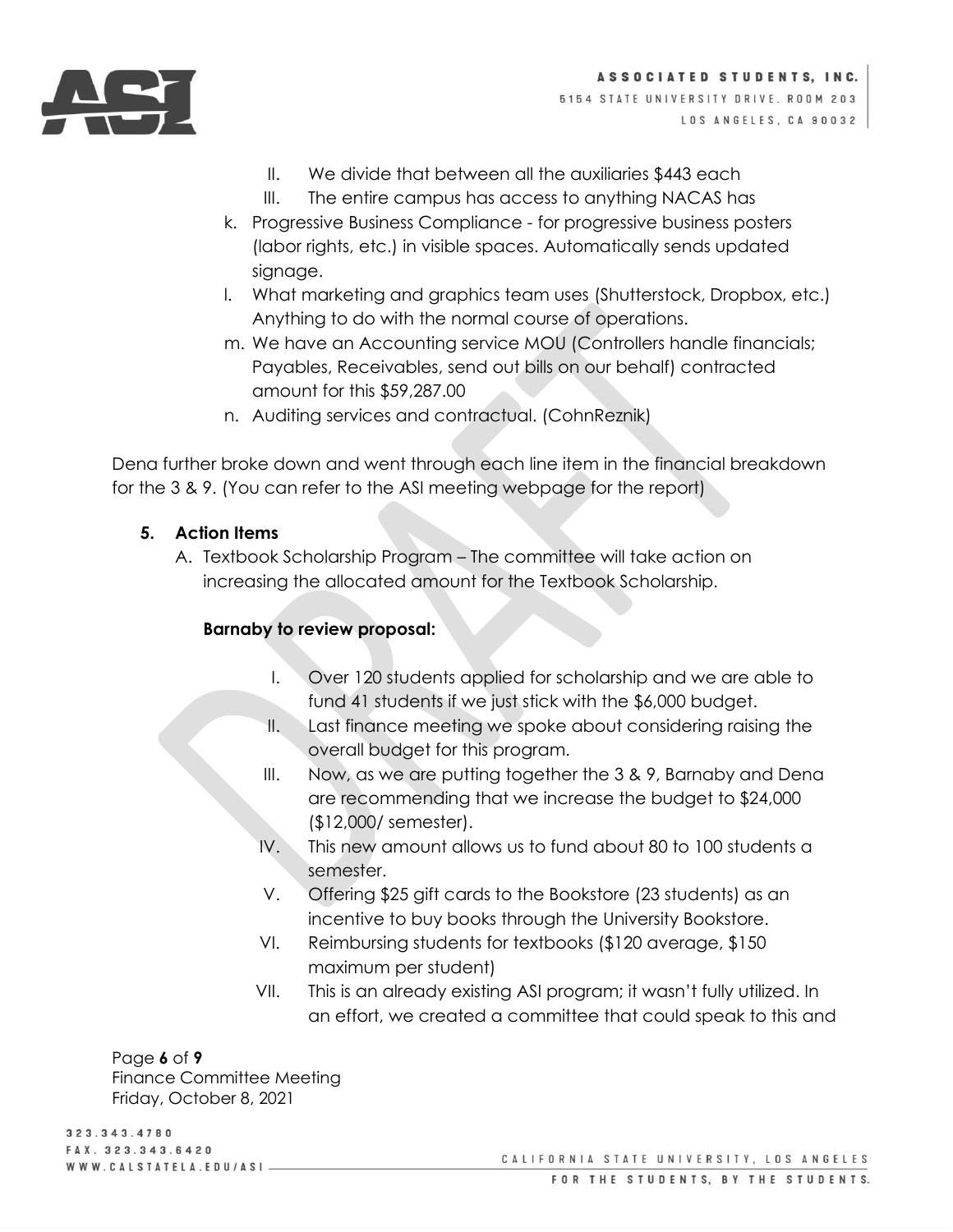

it's a reimbursement program now. It can be accessed by ALL of our students (international, dreamers, etc.) like a scholarship through financial aid. No social security needed.

VIII. Must send receipts and if they buy books form the bookstore (since we want to support the bookstore) we give a \$25 incentive as well.

Motion to approve the Textbook Scholarship Program (funded for an additional \$12,000 with a total of \$24,000 for the year):

|                  | Motioned By:   Amber Beasley |  |           | Seconded by:   Alexandre Kurokawa |
|------------------|------------------------------|--|-----------|-----------------------------------|
| Discussion: None |                              |  |           |                                   |
| All in Favor     | Opposed                      |  | Abstained | <b>Motion: Consensus</b>          |

# **A. Reports**

- a. ASI Vice President for Finance: **Josue Montenegro – Needs to prepare the 3 & 9 to be presented to the BOD in order to move towards the approval process. Looking into the clubs and organizations funding process. Josue is trying to find a way to present and make it easier for them, and how to receive funding via website. Seeking a better approach in attempts to gauge the numbers to utilize the full \$60,000 this and each semester and needs to coordinate one-on-ones for the next couple of weeks.**
- b. ASI Vice Chair for Finance: **Alexandra Kurokawa- I'm working on understanding ins and outs of position and funding process. Also, still going through policies to further understanding. Restructuring position notes to better complete position duties and stay on track if not ahead.**
- c. ASI Executive Director Barnaby Peake (left early)

# **B. Adjournment**

Motion to Adjourn at 1:08pm:

Page **7** of **9** Finance Committee Meeting Friday, October 8, 2021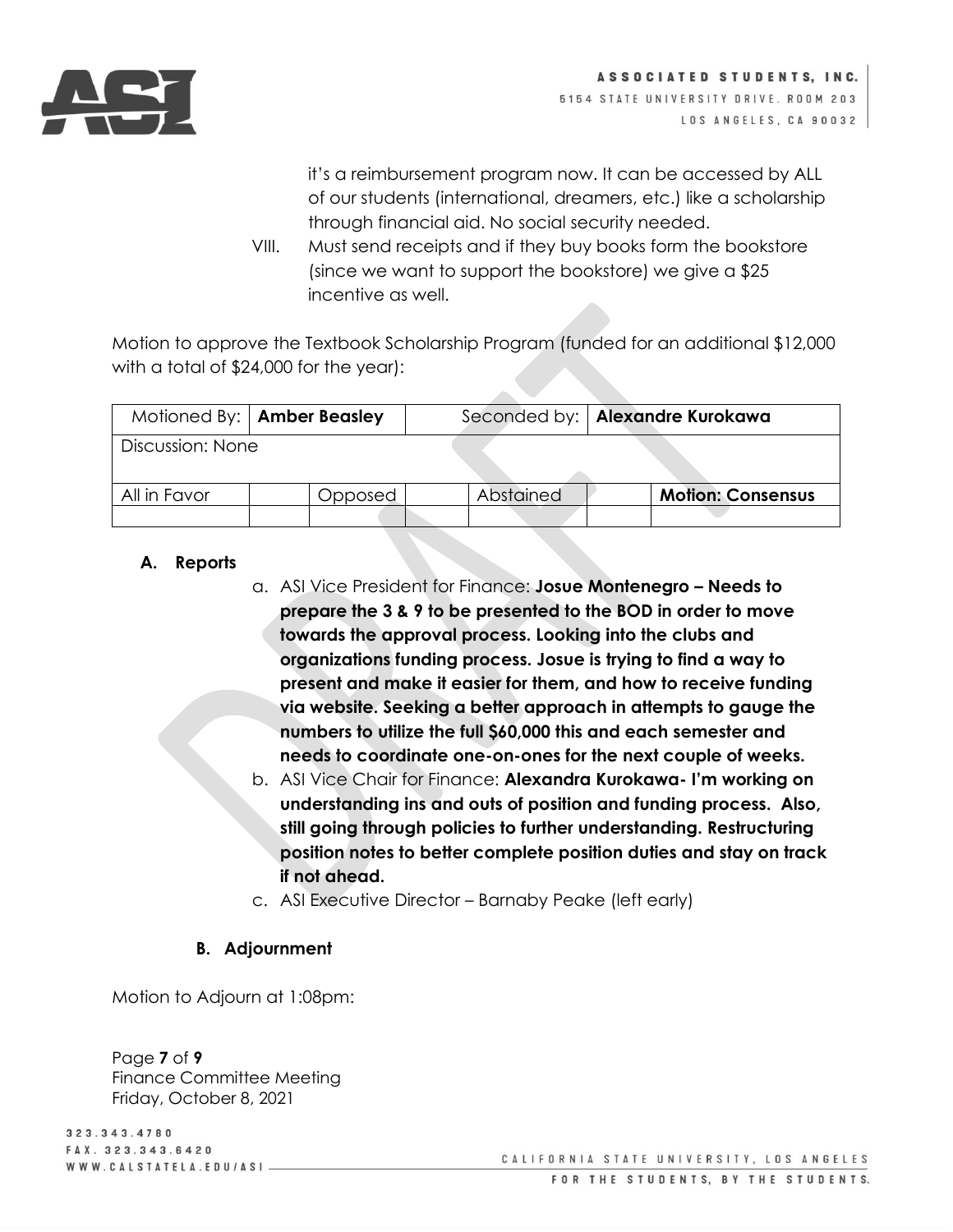

#### ASSOCIATED STUDENTS, INC.

5154 STATE UNIVERSITY DRIVE. ROOM 203

LOS ANGELES, CA 90032

| Motioned By:   Angelina |         |           | Seconded by:   Alexandre Kurokawa |  |  |  |
|-------------------------|---------|-----------|-----------------------------------|--|--|--|
|                         | Gomez   |           |                                   |  |  |  |
| Discussion: None        |         |           |                                   |  |  |  |
|                         |         |           |                                   |  |  |  |
|                         |         |           |                                   |  |  |  |
| All in Favor            | Opposed | Abstained | <b>Motion: Consensus</b>          |  |  |  |
|                         |         |           |                                   |  |  |  |

Page **8** of **9** Finance Committee Meeting Friday, October 8, 2021

3 2 3 . 3 4 3 . 4 7 8 0 FAX. 323.343.6420 WWW.CALSTATELA.EDU/ASI-

CALIFORNIA STATE UNIVERSITY, LOS ANGELES FOR THE STUDENTS, BY THE STUDENTS.